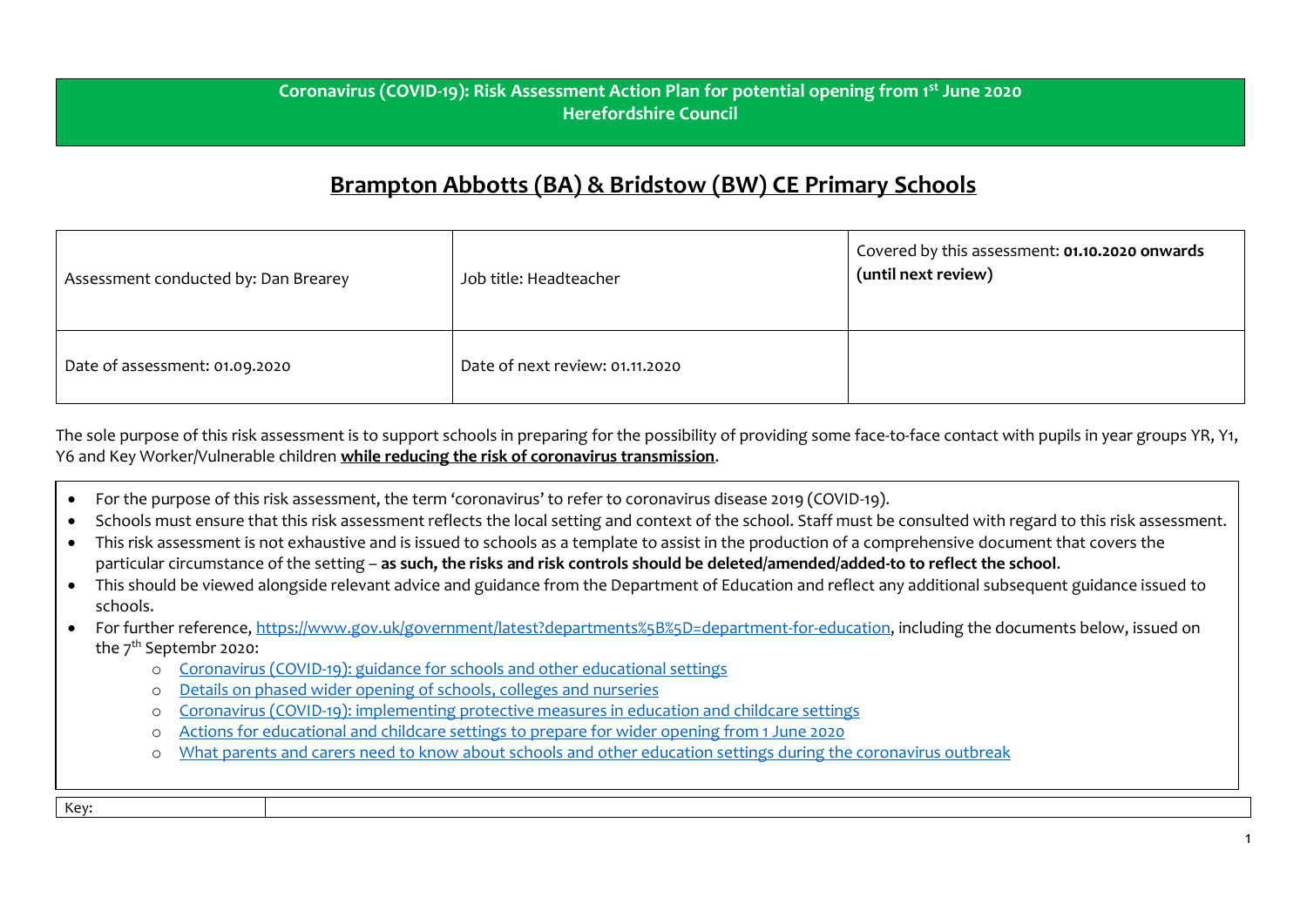| Level of risk prior to control | Identifies the risk before any steps to reduce the risk have been taken                                                                            |
|--------------------------------|----------------------------------------------------------------------------------------------------------------------------------------------------|
| Risk Description:              | Outlines the area of concern. This list is not exhaustive and schools should add/amend/delete where appropriate e.g. risks for pupils with complex |
|                                | needs.                                                                                                                                             |
| Risk Controls:                 | The measures that will be taken to minimise the risk.                                                                                              |
| Impact:                        | Could be L/M/H or numeric, depending on what is used in the school setting.                                                                        |
| Likelihood:                    | Could be L/M/H or numeric, depending on what is used in the school setting. NB IF IMPACT AND LIKELIHOOD ARE BOTH HIGH, THEN THE ACTIVITY           |
|                                | SHOLD BE STOPPED UNTIL ADDITIONAL CONTROL MEASURES ARE PUT IN PLACE.                                                                               |
| Responsible person:            | The identified staff member(s) responsible for implementing the risk controls.                                                                     |
| Completion Date:               | The date by which required plans for controls will be in place.                                                                                    |
| Line Manager Check:            | Sign off to ensure that the risk has been minimised as far as possible.                                                                            |

| <b>Risk</b><br><b>Description/Area of</b><br>Concern                                                | Level of<br>risk prior<br>to control<br>$\leftrightarrow$ | <b>Risk Controls</b>                                                                                                                                                                                                                                                                                                                                                                                                                                                                                                                                                                                                                                                         | <b>Level</b><br>of risk<br>is now<br>$\leftrightarrow$ | Likelihood<br>$\leftrightarrow$ | <b>Responsible</b><br>person | <b>Planned</b><br>completion<br><b>Date</b> | <b>Line</b><br><b>Manager</b><br><b>Check</b> |
|-----------------------------------------------------------------------------------------------------|-----------------------------------------------------------|------------------------------------------------------------------------------------------------------------------------------------------------------------------------------------------------------------------------------------------------------------------------------------------------------------------------------------------------------------------------------------------------------------------------------------------------------------------------------------------------------------------------------------------------------------------------------------------------------------------------------------------------------------------------------|--------------------------------------------------------|---------------------------------|------------------------------|---------------------------------------------|-----------------------------------------------|
| The school lapses in<br>following national<br>guidelines and advice,<br>putting everyone at<br>risk | Low                                                       | To ensure that all relevant guidance is followed and<br>communicated:<br>The school to keep up-to-date with advice issued by, but not<br>limited to, DfE, NHS, Department of Health and Social Care<br>and PHE, and review its risk assessment accordingly<br>Information on the school website is updated.<br>$\bullet$<br>Pupils updated via classrooms/email/text as necessary.<br>$\bullet$<br>Any change in information to be shared with Chair of<br>$\bullet$<br>Governors and passed on to parents and staff by email<br>As a result, the school has the most recent information from the<br>government, and this is distributed throughout the school<br>community. | Low                                                    | Low                             | DB/SH/AP                     | 01.09.2020                                  | DB<br>01.10.2020                              |
| Poor communication<br>with parents and<br>other stakeholders                                        | Low                                                       | All staff/pupils aware of current actions and requirements and<br>$\bullet$<br>reminded frequently using school communication systems<br>Headteacher to share risk assessment with all staff<br>$\bullet$<br>Parents notified of risk assessment plan and shared with<br>$\bullet$<br>parents via website.                                                                                                                                                                                                                                                                                                                                                                   | Low                                                    | Low                             | <b>DB/SH/AP</b>              | 01.09.2020                                  | DB<br>01.10.2020                              |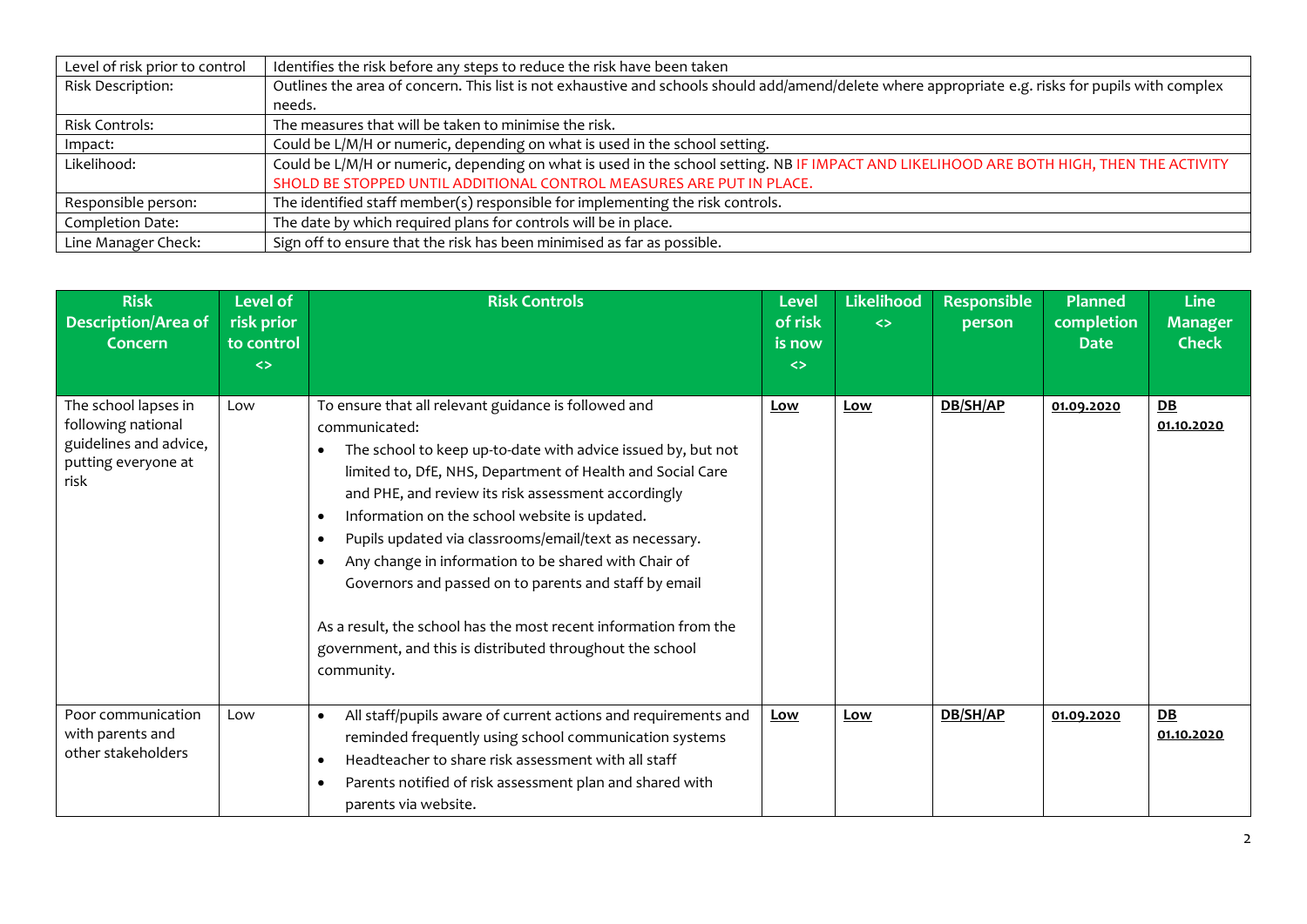| <b>Risk</b><br><b>Description/Area of</b><br><b>Concern</b> | <b>Level of</b><br>risk prior<br>to control<br>$\leftrightarrow$ | <b>Risk Controls</b>                                                                                                                                                                                                                                                                                                                                                                                                                                                                                                                                                                                                                                                                                                                                                                                                                                                                                                                                                                                                                                                                                                                                                                                                                                                                                                                           | <b>Level</b><br>of risk<br>is now<br>$\Leftrightarrow$ | <b>Likelihood</b><br>$\Leftrightarrow$ | <b>Responsible</b><br>person | <b>Planned</b><br>completion<br><b>Date</b> | <b>Line</b><br><b>Manager</b><br><b>Check</b> |
|-------------------------------------------------------------|------------------------------------------------------------------|------------------------------------------------------------------------------------------------------------------------------------------------------------------------------------------------------------------------------------------------------------------------------------------------------------------------------------------------------------------------------------------------------------------------------------------------------------------------------------------------------------------------------------------------------------------------------------------------------------------------------------------------------------------------------------------------------------------------------------------------------------------------------------------------------------------------------------------------------------------------------------------------------------------------------------------------------------------------------------------------------------------------------------------------------------------------------------------------------------------------------------------------------------------------------------------------------------------------------------------------------------------------------------------------------------------------------------------------|--------------------------------------------------------|----------------------------------------|------------------------------|---------------------------------------------|-----------------------------------------------|
|                                                             |                                                                  | As a result, all pupils and all staff working with pupils are adhering<br>to current advice.                                                                                                                                                                                                                                                                                                                                                                                                                                                                                                                                                                                                                                                                                                                                                                                                                                                                                                                                                                                                                                                                                                                                                                                                                                                   |                                                        |                                        |                              |                                             |                                               |
| Lack of awareness of<br>policies and<br>procedures          | Low                                                              | School leaders will ensure that all policies impacted on by<br>$\bullet$<br>coronavirus controls are updated<br>All staff, pupils and volunteers will make themselves aware of<br>$\bullet$<br>all relevant policies and procedures including, but not limited<br>to, the following:<br>Health and Safety Policy<br><b>Infection Control Policy</b><br>First Aid Policy<br>Intimate care policy<br>Behaviour policy<br>All staff have regard to all relevant guidance and legislation<br>including, but not limited to, the following:<br>The Reporting of Injuries, Diseases and Dangerous<br>Occurrences Regulations (RIDDOR) 2013<br>The Health Protection (Notification) Regulations 2010<br>Public Health England (PHE) (2017) 'Health protection<br>in schools and other childcare facilities'<br>DfE and PHE (2020) 'COVID-19: guidance for<br>educational settings'<br>The relevant staff receive any necessary training that helps<br>minimise the spread of infection, e.g. infection control training.<br>Staff are made aware of the school's infection control<br>$\bullet$<br>procedures in relation to coronavirus via email<br>Parents are made aware of the school's infection control<br>$\bullet$<br>procedures in relation to coronavirus via letter/social<br>media/poster at entrance to school - they are informed that | <u>Low</u>                                             | Low                                    | DB/SH/AP                     | 01.09.2020                                  | DE<br>01.10.2020                              |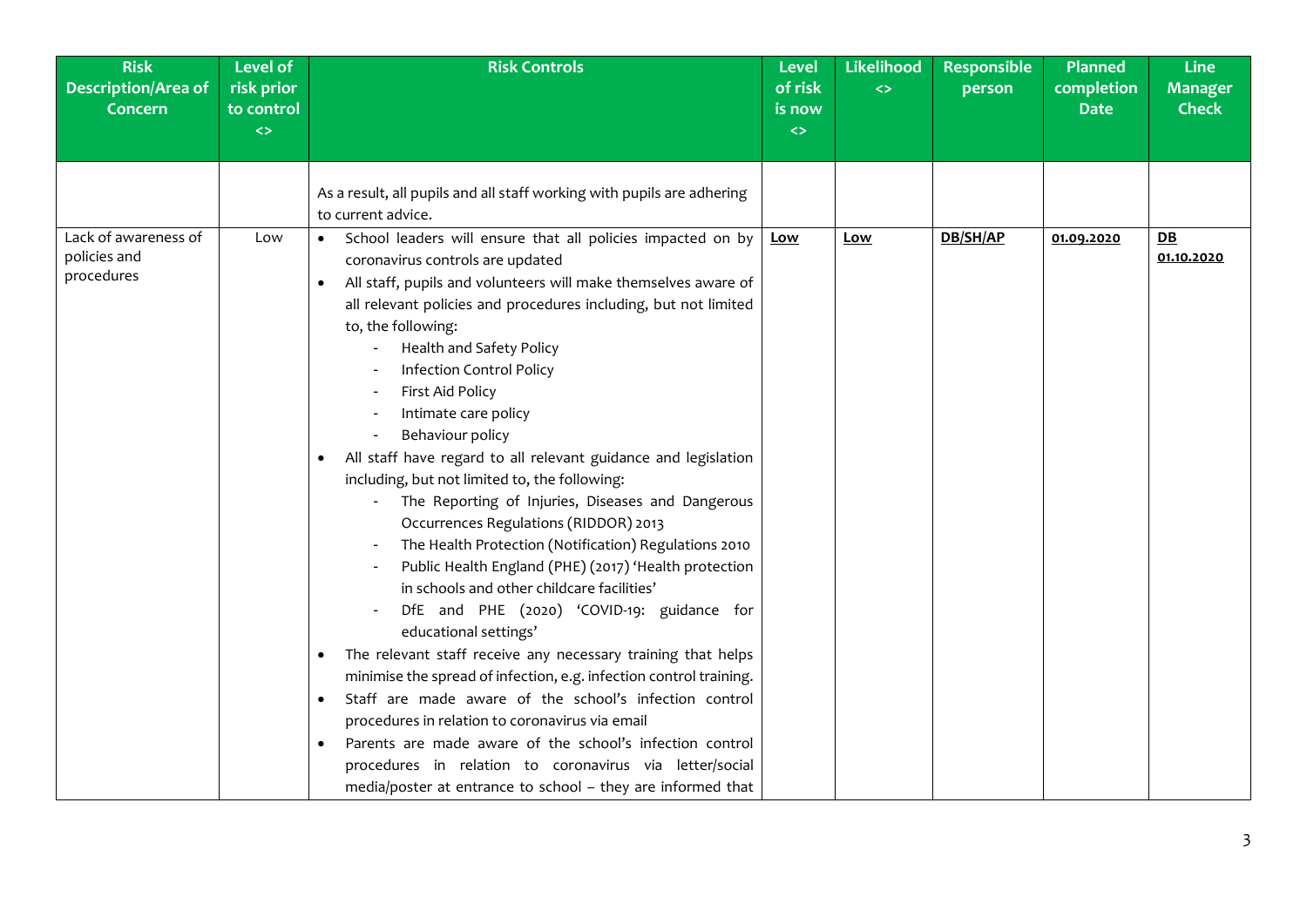| <b>Risk</b><br><b>Description/Area of</b><br><b>Concern</b> | <b>Level of</b><br>risk prior<br>to control<br>$\leftrightarrow$ | <b>Risk Controls</b>                                                                                                                                                                                                                                                                                                                                                                                                                                                                                                                                                                                                                                                                                                                                                                                                                                                                                                                                                                                                                  | <b>Level</b><br>of risk<br>is now<br>$\leftrightarrow$ | Likelihood<br>$\leftrightarrow$ | Responsible<br>person | <b>Planned</b><br>completion<br><b>Date</b> | <b>Line</b><br><b>Manager</b><br><b>Check</b> |
|-------------------------------------------------------------|------------------------------------------------------------------|---------------------------------------------------------------------------------------------------------------------------------------------------------------------------------------------------------------------------------------------------------------------------------------------------------------------------------------------------------------------------------------------------------------------------------------------------------------------------------------------------------------------------------------------------------------------------------------------------------------------------------------------------------------------------------------------------------------------------------------------------------------------------------------------------------------------------------------------------------------------------------------------------------------------------------------------------------------------------------------------------------------------------------------|--------------------------------------------------------|---------------------------------|-----------------------|---------------------------------------------|-----------------------------------------------|
|                                                             |                                                                  | they must contact the school as soon as possible if they believe<br>their child has been exposed to coronavirus<br>Pupils are made aware of the school's infection control<br>$\bullet$<br>procedures in relation to coronavirus via a coordinated<br>programme of delivery from staff on the morning of the 1 June<br>2020. All are informed that they must tell a member of staff if<br>they begin to feel unwell<br>Regular electronic briefing issued to staff.<br>$\bullet$<br>As a result, all staff and pupils are aware of the policies and<br>procedures in place to keep themselves safe in school.                                                                                                                                                                                                                                                                                                                                                                                                                         |                                                        |                                 |                       |                                             |                                               |
| Poor hygiene practice<br>in school - general                | Low                                                              | Posters are displayed at the entrance to the school, around<br>$\bullet$<br>school and in every classroom reminding staff, pupils, parents<br>and visitors of the hygiene practice required in school (e.g.<br>washing hands before entering and leaving school)<br>Pupils to wash their hands with soap before and after break<br>$\bullet$<br>times and lunchtimes for no less than 20 seconds<br>Teachers to reiterate key messages in class-time (when<br>$\bullet$<br>directed) to pupils to:<br>Cover coughs and sneezes with a tissue,<br>To throw all tissues in a bin<br>To avoid touching eyes, nose and mouth with<br>unwashed hands.<br>Additional alcohol-based sanitiser (that contains no less than<br>$\bullet$<br>60 percent alcohol) and tissues to be provided for the school<br>reception area, dining hall, classrooms and other key locations<br>for staff, pupils and visitors<br>Infection control procedures are adhered to as far as possible<br>$\bullet$<br>in accordance with the DfE and PHE's guidance | Low                                                    | Low                             | DB/SH/AP              | 01.09.2020                                  | DB<br>01.10.2020                              |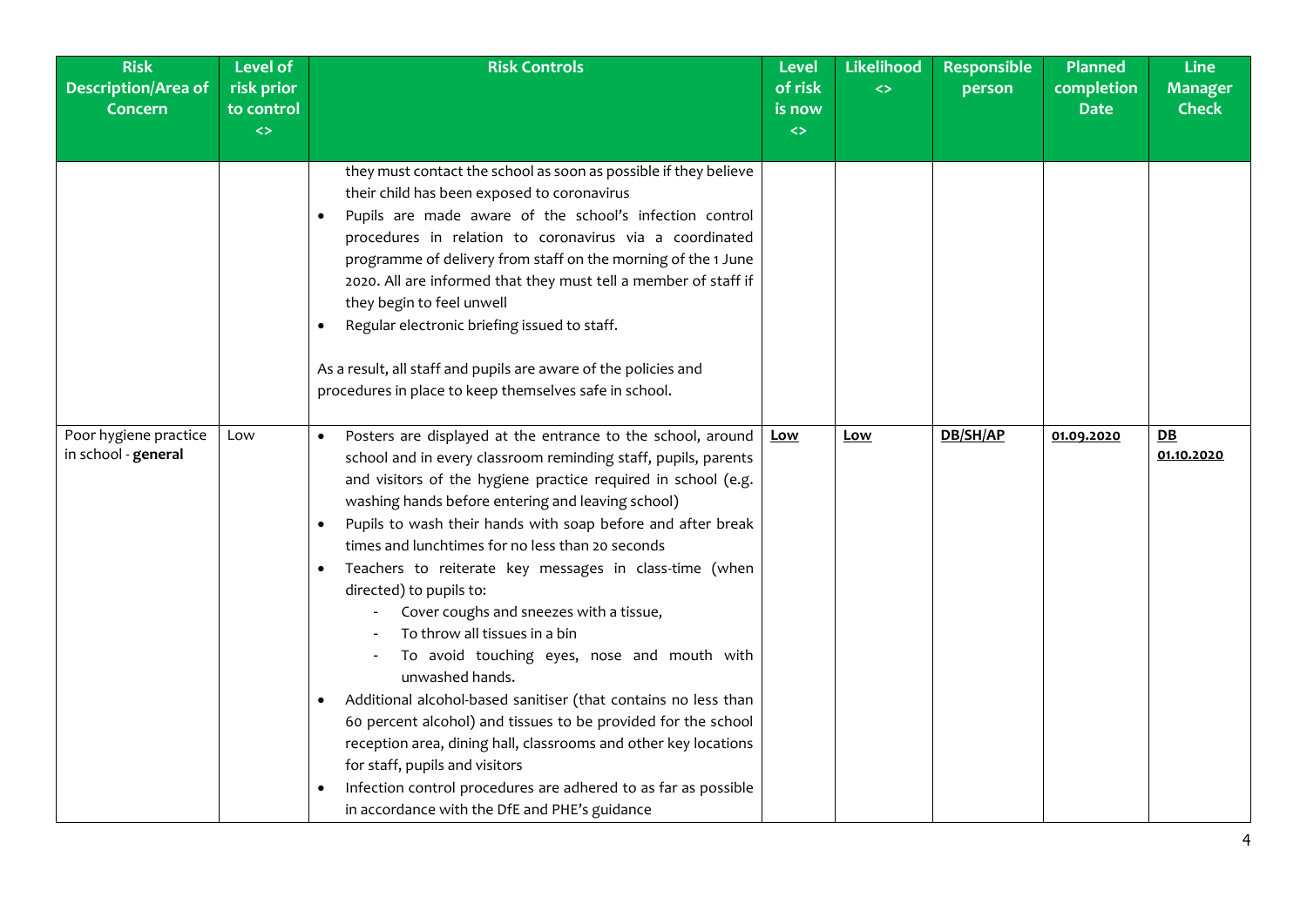| <b>Risk</b><br><b>Description/Area of</b><br><b>Concern</b> | <b>Level of</b><br>risk prior<br>to control | <b>Risk Controls</b>                                                                                                                                                                                                                                                                                                                                                                                                                                                                                                                                                                                                                                                                                                                                                                                                                                                                               | <b>Level</b><br>of risk<br>is now | Likelihood<br>$\leftrightarrow$ | <b>Responsible</b><br>person | <b>Planned</b><br>completion<br><b>Date</b> | <b>Line</b><br><b>Manager</b><br><b>Check</b> |
|-------------------------------------------------------------|---------------------------------------------|----------------------------------------------------------------------------------------------------------------------------------------------------------------------------------------------------------------------------------------------------------------------------------------------------------------------------------------------------------------------------------------------------------------------------------------------------------------------------------------------------------------------------------------------------------------------------------------------------------------------------------------------------------------------------------------------------------------------------------------------------------------------------------------------------------------------------------------------------------------------------------------------------|-----------------------------------|---------------------------------|------------------------------|---------------------------------------------|-----------------------------------------------|
|                                                             | $\leftrightarrow$                           |                                                                                                                                                                                                                                                                                                                                                                                                                                                                                                                                                                                                                                                                                                                                                                                                                                                                                                    | $\Leftrightarrow$                 |                                 |                              |                                             |                                               |
|                                                             |                                             | Sufficient amounts of soap (or hand sanitiser where<br>applicable), clean water, paper towels and waste disposal bins<br>are supplied in all toilets and kitchen areas<br>Hand washing facilities are supervised by staff when pupils are<br>washing their hands to avoid overcrowding in hand washing<br>areas<br>Pupils and staff do not share cutlery, cups or food. Staff to<br>bring in their own cups and utensils or wash thoroughly in<br>school and store separately.<br>All utensils are thoroughly cleaned before and after use<br>$\bullet$<br>Cleaners are employed by the school to carry out additional<br>$\bullet$<br>cleaning. Door handles, doors and toilets are cleaned during<br>the day (daily) and paper/hand towels are refilled regularly<br>(daily)<br>As a result, all pupils and staff are adhering to high standards of<br>hygiene to minimise risk of transmission. |                                   |                                 |                              |                                             |                                               |
| Poor hygiene practice<br>- specific - school<br>entrance    | Low                                         | Clear signage in place regarding social distancing<br>Barriers/screens to be used by reception staff when dealing<br>$\bullet$<br>with parents/visitors/contractors<br>Areas touched to be wiped down<br>Discourage parents/visitors from entering the school building<br>$\bullet$<br>Rearrange furniture in reception area to facilitate social<br>distancing (if needed)<br>As a result, reception staff are protected - if not working from<br>home.                                                                                                                                                                                                                                                                                                                                                                                                                                           | Low                               | Low                             | DB/SH/AP                     | 01.09.2020                                  | DB<br>01.10.2020                              |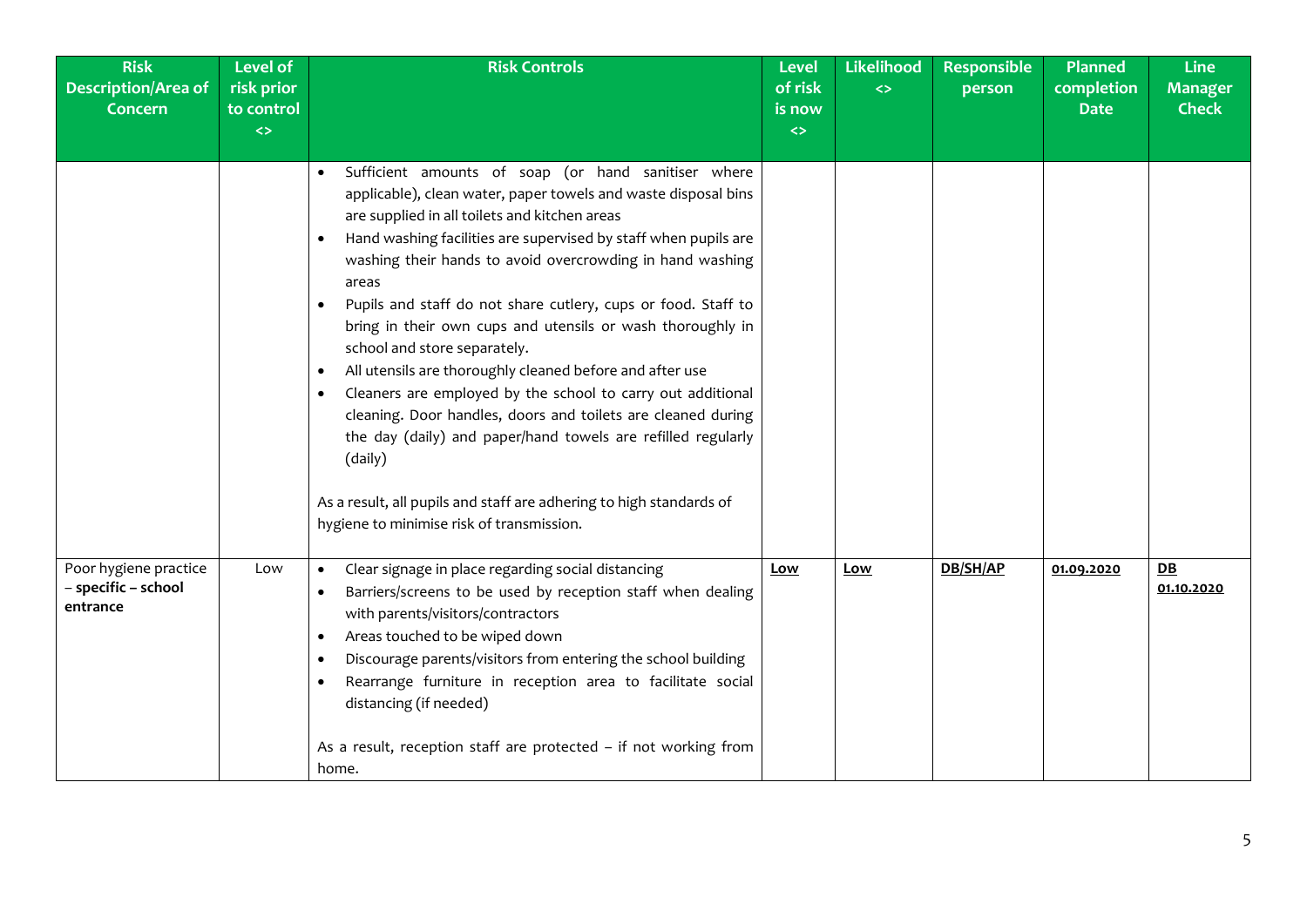| <b>Risk</b><br>Description/Area of<br><b>Concern</b>                                                        | <b>Level of</b><br>risk prior<br>to control<br>$\leftrightarrow$ | <b>Risk Controls</b>                                                                                                                                                                                                                                                                                                                                                                                                                                                                                                                                                                                                                                                                                                                                                                                                                                                                                                                                                                                                                                                                                                                                                                                                            | Level<br>of risk<br>is now<br>$\leftrightarrow$ | Likelihood<br>$\leftrightarrow$ | <b>Responsible</b><br>person | <b>Planned</b><br>completion<br><b>Date</b> | <b>Line</b><br><b>Manager</b><br><b>Check</b> |
|-------------------------------------------------------------------------------------------------------------|------------------------------------------------------------------|---------------------------------------------------------------------------------------------------------------------------------------------------------------------------------------------------------------------------------------------------------------------------------------------------------------------------------------------------------------------------------------------------------------------------------------------------------------------------------------------------------------------------------------------------------------------------------------------------------------------------------------------------------------------------------------------------------------------------------------------------------------------------------------------------------------------------------------------------------------------------------------------------------------------------------------------------------------------------------------------------------------------------------------------------------------------------------------------------------------------------------------------------------------------------------------------------------------------------------|-------------------------------------------------|---------------------------------|------------------------------|---------------------------------------------|-----------------------------------------------|
| Poor hygiene practice<br>- specific - office<br>spaces                                                      | Low                                                              | Start and end times for administrative staff are staggered to<br>$\bullet$<br>support social distancing<br>Tissues/hand sanitiser to be available in office locations<br>$\bullet$<br>Staff to wash hands on arrival at school<br>$\bullet$<br>Each individual is responsible for wiping down their own work<br>$\bullet$<br>area before and after use.<br>As a result, office practice in office spaces limits the risk of the<br>spread of any infection.                                                                                                                                                                                                                                                                                                                                                                                                                                                                                                                                                                                                                                                                                                                                                                     | <u>Low</u>                                      | <b>Low</b>                      | DB/SH/AP                     | 01.09.2020                                  | $D$ $B$<br>01.10.2020                         |
| Poor hygiene practice<br>- specific - spread of<br>potential infection at<br>the start of the<br>school day | Low                                                              | In line with government advice:<br>Issue information to young people, parents, carers and visitors<br>not to enter the school if they display any symptoms of<br>coronavirus<br>Issue information to parents about arrival and departure<br>$\bullet$<br>procedures, including safe drop-off and pick-up<br>Inform each year group and their parents of their allocated<br>$\bullet$<br>times for the beginning and end of their school day (this is<br>part of separate timetables for each school)<br>Inform each year group and their parents of the allocated<br>entrance and exit points to school and where they should go<br>on arrival (these are separately produced for each school)<br>Pupils to be supervised in accessing hand-washing facilities on<br>$\bullet$<br>arrival, ensuring that pupils queue while maintaining social<br>distancing as they wait for facilities<br>All staff to wash hands on arrival in school<br>$\bullet$<br>Make it clear to parents and pupils that they cannot<br>$\bullet$<br>congregate at the front of school prior to the start of the<br>school day<br>Make parents and pupils aware of government<br>$\bullet$<br>recommendations with regard to transport. Inform parents | Low                                             | Low                             | DB/SH/AP                     | 01.09.2020                                  | DE<br>01.10.2020                              |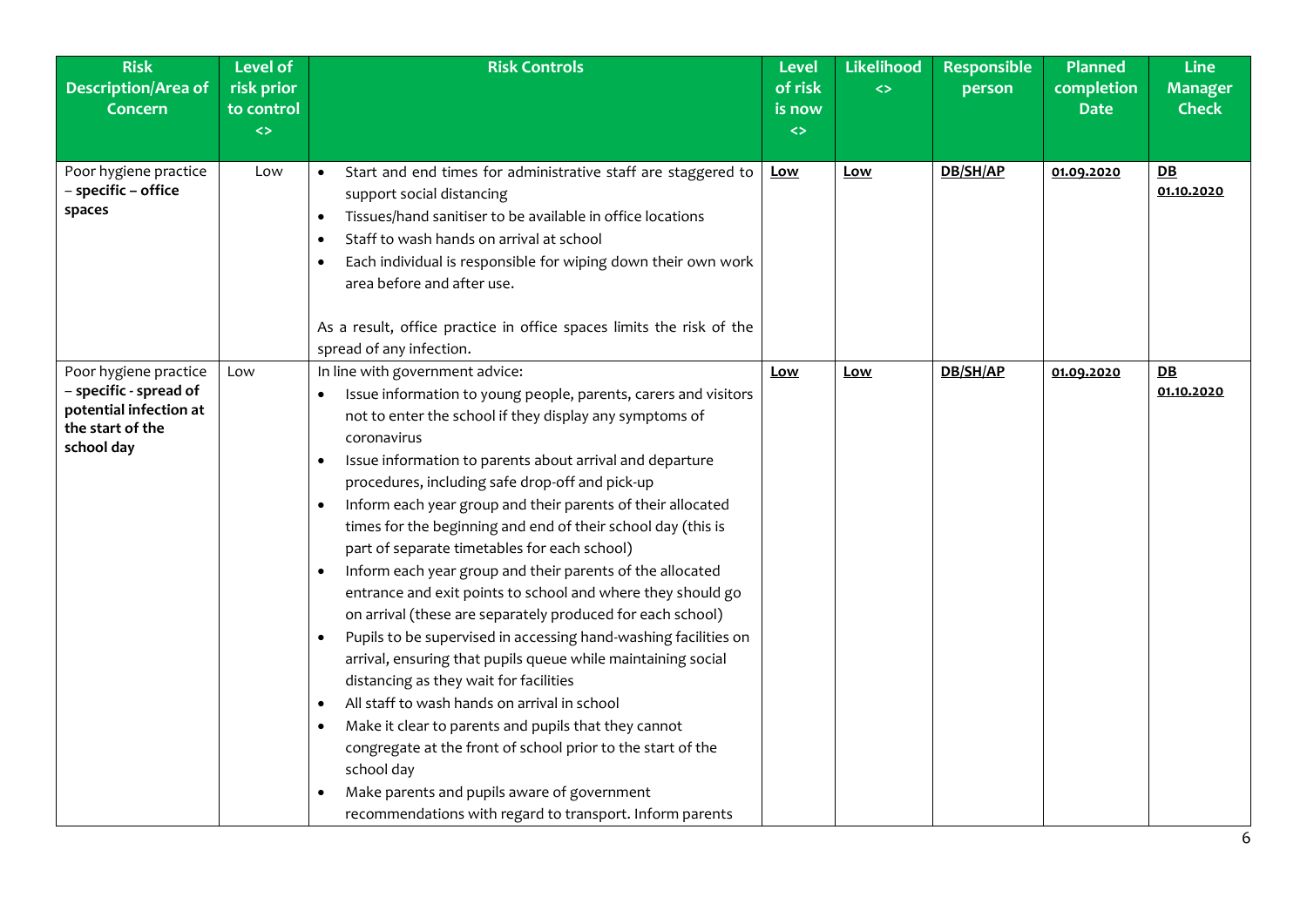| <b>Risk</b><br><b>Description/Area of</b><br><b>Concern</b>            | <b>Level of</b><br>risk prior<br>to control<br>$\leftrightarrow$ | <b>Risk Controls</b>                                                                                                                                                                                                                                                                                                                                                                                                                                                                                                                                                                                                                                                                                                                                                                                                                                                                                                                                                                                            | <b>Level</b><br>of risk<br>is now<br>$\leftrightarrow$ | Likelihood<br>$\leftrightarrow$ | <b>Responsible</b><br>person | <b>Planned</b><br>completion<br><b>Date</b> | <b>Line</b><br><b>Manager</b><br><b>Check</b> |
|------------------------------------------------------------------------|------------------------------------------------------------------|-----------------------------------------------------------------------------------------------------------------------------------------------------------------------------------------------------------------------------------------------------------------------------------------------------------------------------------------------------------------------------------------------------------------------------------------------------------------------------------------------------------------------------------------------------------------------------------------------------------------------------------------------------------------------------------------------------------------------------------------------------------------------------------------------------------------------------------------------------------------------------------------------------------------------------------------------------------------------------------------------------------------|--------------------------------------------------------|---------------------------------|------------------------------|---------------------------------------------|-----------------------------------------------|
| Poor hygiene practice<br>- specific -<br>toilet/changing<br>facilities | Low                                                              | and pupils of restrictions and plans relating to school<br>transport<br>Issue information to pupils in relation to restrictions on their<br>$\bullet$<br>movement around the site<br>Sufficient supplies of hand-washing supplies should be<br>$\bullet$<br>provided to accommodate this procedure at the start of the<br>day.<br>As a result, the risk of infection is reduced as pupils and staff arrive<br>at school.<br>Staff to wear additional PPE when supporting pupils with<br>$\bullet$<br>toileting routines - mask, gloves, apron<br>All changing surfaces to be cleaned before and after each use<br>$\bullet$<br>Nappies/soiled items to be disposed of in yellow bags<br>$\bullet$<br>Staff to follow specific intimate care procedures as outlined in<br>$\bullet$<br>changing policy<br>Any soiled clothes are put into a plastic bag (double bagged)<br>$\bullet$<br>and sent home.<br>As a result, safe practices are followed and the risk of infection is<br>reduced for staff and pupils. | <u>Low</u>                                             | Low                             | DB/SH/AP                     | 01.09.2020                                  | DB<br>01.10.2020                              |
| Poor hygiene practice<br>- specific - end of the<br>school day.        | Low                                                              | Issue information to parents about departure procedures,<br>$\bullet$<br>including safe pick-up<br>Inform pupils and parents of their allocated times for the end<br>$\bullet$<br>of their school day (these are covered in a separate timetable)<br>Inform pupils and their parents of the allocated exit points<br>$\bullet$<br>and pick up points (these are covered in separate maps and<br>timetables)                                                                                                                                                                                                                                                                                                                                                                                                                                                                                                                                                                                                     | Low                                                    | Low                             | DB/SH/AP                     | 01.09.2020                                  | DE<br>01.10.2020                              |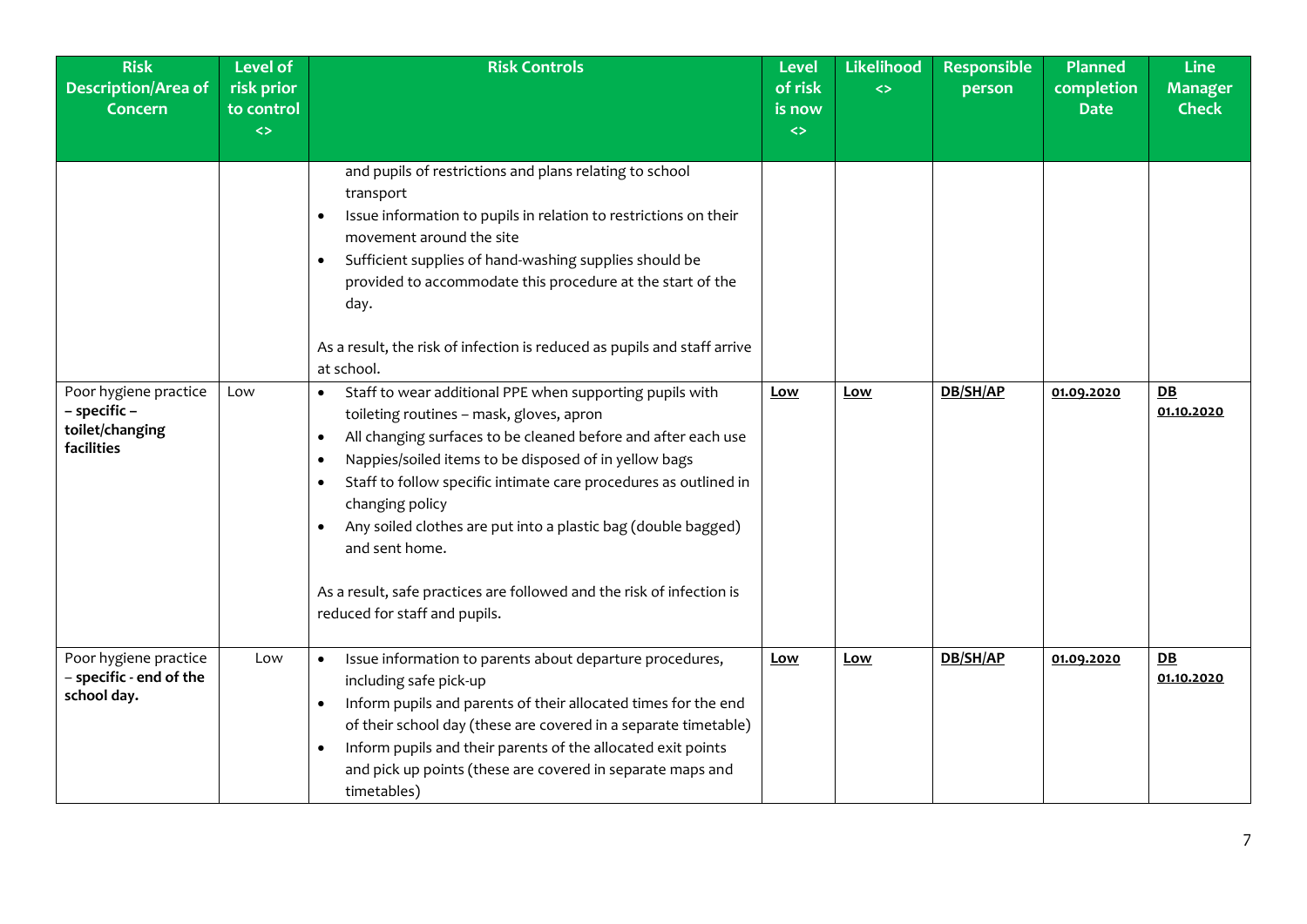| <b>Risk</b><br><b>Description/Area of</b><br><b>Concern</b> | <b>Level of</b><br>risk prior<br>to control | <b>Risk Controls</b>                                                                                                                                                                                                                                                                                                                                                                                                                                                                                                                                                                                                                                                                                                                                                                                                                                                                                                                                                                                                                                                                                                                                                 | <b>Level</b><br>of risk<br>is now | Likelihood<br>$\leftrightarrow$ | <b>Responsible</b><br>person | Planned<br>completion<br><b>Date</b> | <b>Line</b><br><b>Manager</b><br><b>Check</b> |
|-------------------------------------------------------------|---------------------------------------------|----------------------------------------------------------------------------------------------------------------------------------------------------------------------------------------------------------------------------------------------------------------------------------------------------------------------------------------------------------------------------------------------------------------------------------------------------------------------------------------------------------------------------------------------------------------------------------------------------------------------------------------------------------------------------------------------------------------------------------------------------------------------------------------------------------------------------------------------------------------------------------------------------------------------------------------------------------------------------------------------------------------------------------------------------------------------------------------------------------------------------------------------------------------------|-----------------------------------|---------------------------------|------------------------------|--------------------------------------|-----------------------------------------------|
|                                                             | $\leftrightarrow$                           | Make it clear to parents and pupils that they cannot<br>$\bullet$<br>congregate at the front of school/in the playground prior to<br>the end of the school day. If waiting to collect pupils, parents<br>are to remain in cars and park safely<br>Make parents and pupils aware of government<br>$\bullet$<br>recommendations with regard to transport. Inform parents<br>and pupils of restrictions and plans relating to school<br>transport and potential road closures.<br>As a result, the risk of infection is reduced as pupils and staff leave<br>school.                                                                                                                                                                                                                                                                                                                                                                                                                                                                                                                                                                                                    | $\leftrightarrow$                 |                                 |                              |                                      |                                               |
| Ill health in school.                                       | Low                                         | Staff are informed of the symptoms of possible coronavirus<br>$\bullet$<br>infection, e.g. a cough, difficulty in breathing and high<br>temperature, and are kept up-to-date with national guidance<br>about the signs, symptoms and transmission of coronavirus<br>Appropriate PPE is sourced and guidance on its location, use<br>$\bullet$<br>and disposal issued to staff in line with government guidance<br>on what to do if a pupil or staff member becomes unwell<br>All staff are informed of the procedure in school relating a<br>$\bullet$<br>pupil becoming unwell in school<br>Any pupil who displays signs of being unwell is immediately<br>$\bullet$<br>referred to Headteacher and/or Deputy Headteacher<br>Any staff member who displays signs of being unwell<br>$\bullet$<br>immediately refers themselves to Headteacher and/or Deputy<br>Headteacher and is sent home<br>Where the named person is unavailable, staff ensure that any<br>$\bullet$<br>unwell pupils are moved to an empty room (identified in both<br>schools) whilst they wait for their parent to collect them.<br>School admin team to contact parents. Parents advised to | Low                               | <u>Low</u>                      | DB/SH/AP                     | 01.09.2020                           | DB<br>01.10.2020                              |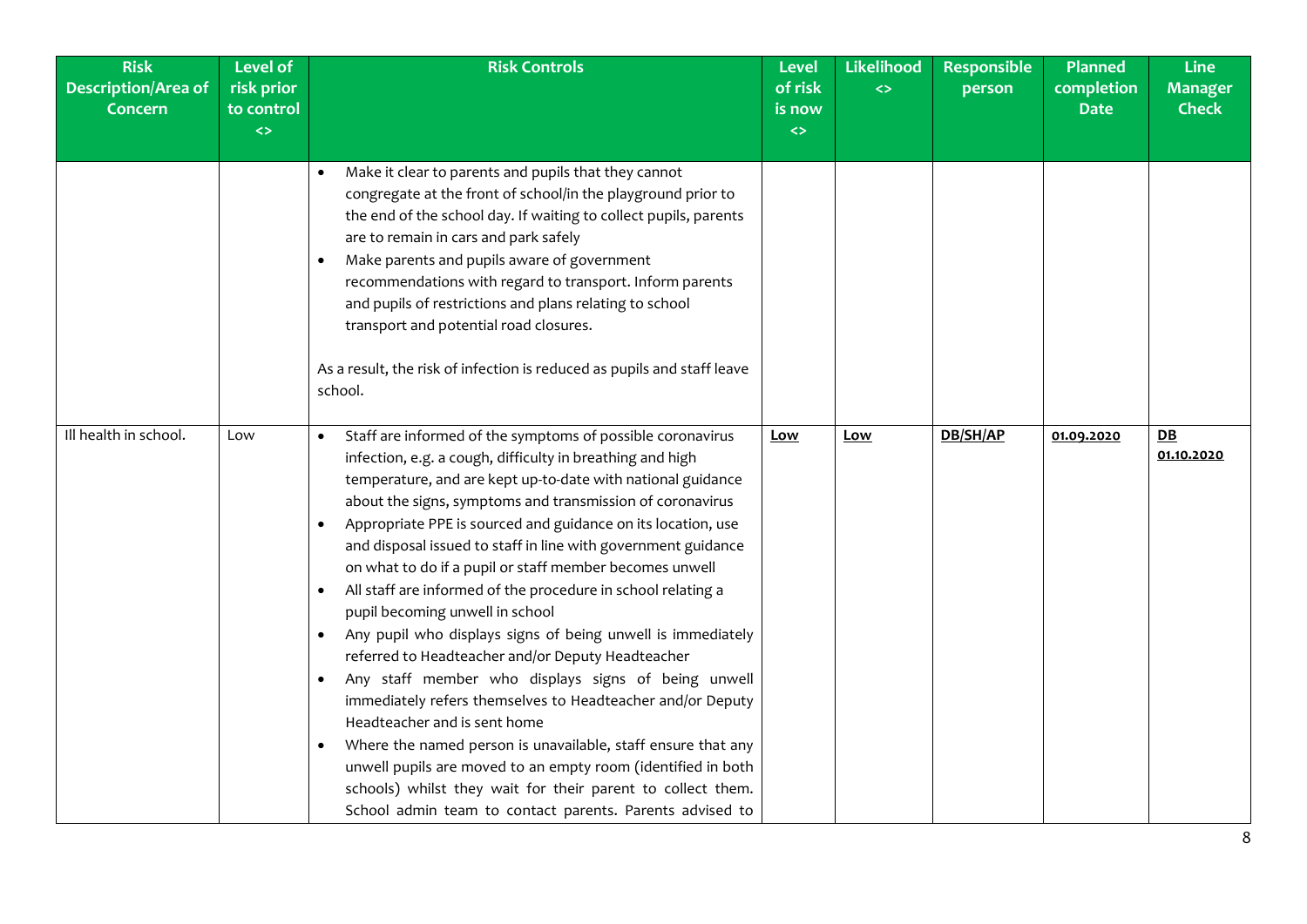| <b>Risk</b><br><b>Description/Area of</b><br><b>Concern</b>   | <b>Level of</b><br>risk prior<br>to control<br>$\leftrightarrow$ | <b>Risk Controls</b>                                                                                                                                                                                                                                                                                                                                                                                                                                                                                                                                                                                                                                                                                                                                                                                                                                                                                                                                                                                                                                                                                                                                                                                                                                                                                                                                                                                      | <b>Level</b><br>of risk<br>is now<br>$\leftrightarrow$ | Likelihood<br>$\leftrightarrow$ | <b>Responsible</b><br>person | <b>Planned</b><br>completion<br><b>Date</b> | <b>Line</b><br><b>Manager</b><br><b>Check</b> |
|---------------------------------------------------------------|------------------------------------------------------------------|-----------------------------------------------------------------------------------------------------------------------------------------------------------------------------------------------------------------------------------------------------------------------------------------------------------------------------------------------------------------------------------------------------------------------------------------------------------------------------------------------------------------------------------------------------------------------------------------------------------------------------------------------------------------------------------------------------------------------------------------------------------------------------------------------------------------------------------------------------------------------------------------------------------------------------------------------------------------------------------------------------------------------------------------------------------------------------------------------------------------------------------------------------------------------------------------------------------------------------------------------------------------------------------------------------------------------------------------------------------------------------------------------------------|--------------------------------------------------------|---------------------------------|------------------------------|---------------------------------------------|-----------------------------------------------|
|                                                               |                                                                  | follow the COVID-19: Guidance for households, including<br>accessing testing<br>If a pupil needs to use the bathroom, they should use a<br>$\bullet$<br>separate bathroom (disabled toilet) which will be cleaned after<br>use.<br>Pupils displaying symptoms of coronavirus do not come in to<br>$\bullet$<br>contact with other pupils and as few staff as possible, whilst<br>still ensuring the pupil is safe. A facemask should be worn by<br>the supervising adult if a distance of 2 metres cannot be<br>maintained<br>If contact with a child or young person is necessary, then<br>$\bullet$<br>gloves, an apron and a face mask should be work by the<br>supervising adult. If there is a risk of splashing, eye protection<br>should also be worn<br>The relevant member of staff calls for emergency assistance<br>$\bullet$<br>immediately if the pupil's symptoms worsen<br>Unwell pupils who are waiting to go home are supervised in<br>$\bullet$<br>(Large teaching room - BW or Raindrop Room BA) where they<br>can be at least two metres away from others<br>Areas used by unwell pupils who need to go home are<br>$\bullet$<br>identified as out of bounds, thoroughly cleaned and<br>disinfected once vacated.<br>As a result, any member of the school community who becomes<br>unwell, is isolated quickly and appropriate action is taken to<br>minimise the risk of infection. |                                                        |                                 |                              |                                             |                                               |
| Poor management of<br>pupil numbers<br>reduces the ability of | Low                                                              | Leaders to identify and communicate clearly to parents and<br>$\bullet$<br>pupils who is to attend and the times they are to attend                                                                                                                                                                                                                                                                                                                                                                                                                                                                                                                                                                                                                                                                                                                                                                                                                                                                                                                                                                                                                                                                                                                                                                                                                                                                       | Low                                                    | Low                             | DB/SH/AP                     | 01.09.2020                                  | DB<br>01.10.2020                              |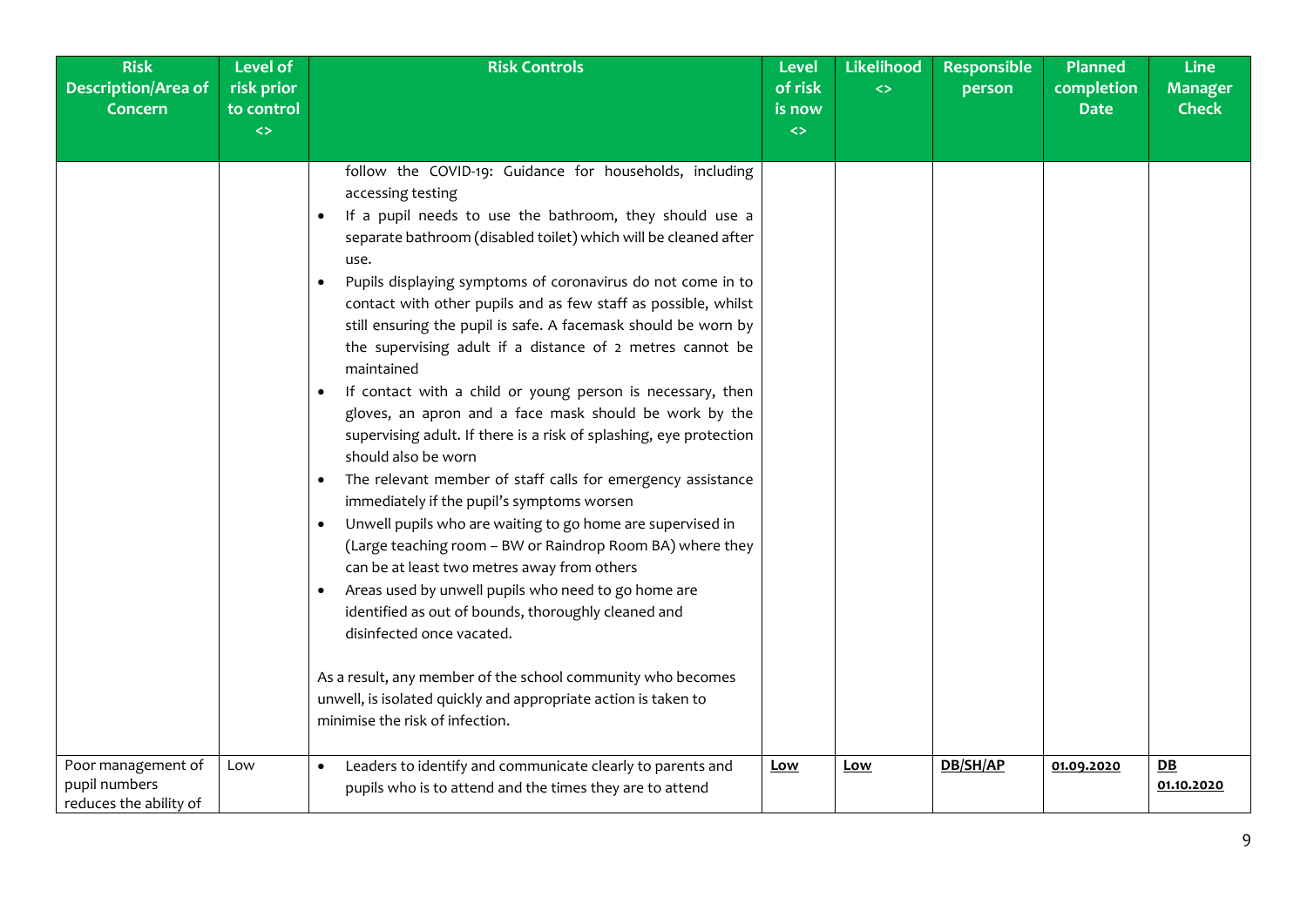| <b>Risk</b><br><b>Description/Area of</b><br><b>Concern</b>      | <b>Level of</b><br>risk prior<br>to control<br>$\leftrightarrow$ | <b>Risk Controls</b>                                                                                                                                                                                                                                                                                                                                                                                                                                                                                                                                                                                                                                                                                                | Level<br>of risk<br>is now<br>$\leftrightarrow$ | Likelihood<br>$\leftrightarrow$ | <b>Responsible</b><br>person | <b>Planned</b><br>completion<br><b>Date</b> | <b>Line</b><br><b>Manager</b><br><b>Check</b> |
|------------------------------------------------------------------|------------------------------------------------------------------|---------------------------------------------------------------------------------------------------------------------------------------------------------------------------------------------------------------------------------------------------------------------------------------------------------------------------------------------------------------------------------------------------------------------------------------------------------------------------------------------------------------------------------------------------------------------------------------------------------------------------------------------------------------------------------------------------------------------|-------------------------------------------------|---------------------------------|------------------------------|---------------------------------------------|-----------------------------------------------|
| pupils and staff to<br>practice social<br>distancing.            |                                                                  | Leaders to calculate capacities of classrooms. Classrooms<br>$\bullet$<br>allocated for provision and arranged so that pupils can remain<br>2 metres apart where practicable<br>Timetable reviewed and refreshed and programme<br>$\bullet$<br>communicated to teachers and staff<br>Where possible, pupil movement to be limited to make social<br>$\bullet$<br>distancing easier and specialist teachers to move between<br>allocated classrooms<br>Leaders to consider how best to supplement remote<br>$\bullet$<br>education with face-to-face support for pupils.<br>As a result, staff and pupils are clear about where they should be,<br>the times that they should be there and what they are delivering. |                                                 |                                 |                              |                                             |                                               |
| A pupil is tested and<br>has a confirmed case<br>of coronavirus. | Low                                                              | In line with government advice:<br>The rest of the class/group should be advised to self-isolate<br>$\bullet$<br>for 14 days<br>The Headteacher will contact PHE. Then PHE's local protection<br>teams to conduct a rapid investigation and will advise school<br>on appropriate action.<br>As a result, school leaders taken appropriate action in the event of<br>a confirmed case of coronavirus.                                                                                                                                                                                                                                                                                                                | Low                                             | Low                             | DB/SH/AP                     | 01.09.2020                                  | DB<br>01.10.2020                              |
| Insufficient staff to<br>run face-to-sessions<br>for pupils.     | Low                                                              | Leaders to ensure that they have a complete list of shielded<br>$\bullet$<br>and vulnerable adults for their school<br>Protocols for staff to inform leaders if they need to self-isolate<br>$\bullet$<br>are clearly in place<br>Leaders ensure there is a rota in place for cover in the instance<br>$\bullet$<br>that staff have to self-isolate.                                                                                                                                                                                                                                                                                                                                                                | Low                                             | Low                             | DB/SH/AP                     | 01.09.2020                                  | $DB -$<br>01.09.2020                          |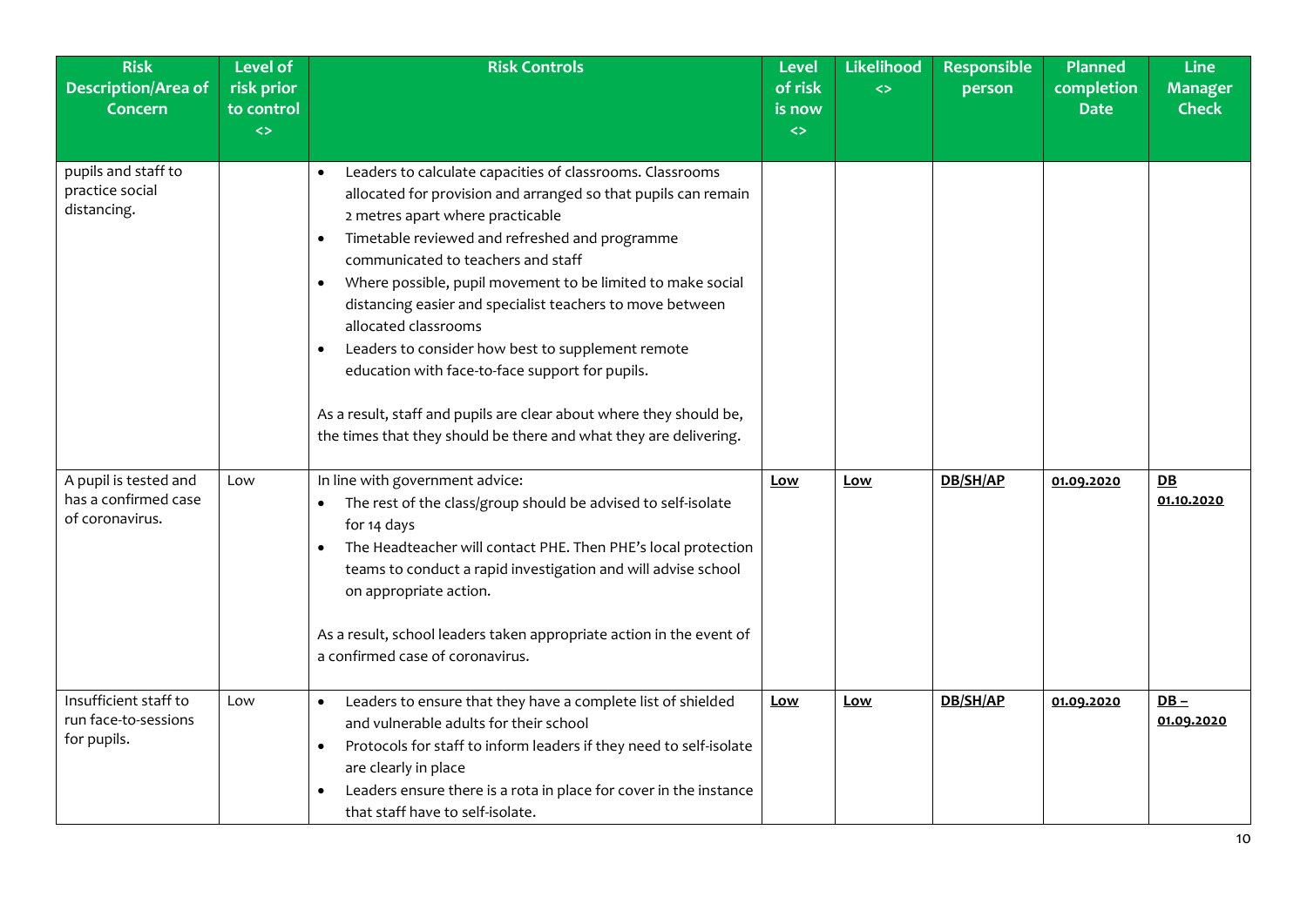| <b>Risk</b><br><b>Description/Area of</b><br><b>Concern</b>                                            | <b>Level of</b><br>risk prior<br>to control<br>$\leftrightarrow$ | <b>Risk Controls</b>                                                                                                                                                                                                                                                                                                                                                                                                                                                                                                                                                                                                                                                                                                                                                                                                                                                                                                                                                                                                                                            | <b>Level</b><br>of risk<br>is now<br>$\leftrightarrow$ | <b>Likelihood</b><br>$\leftrightarrow$ | <b>Responsible</b><br>person | <b>Planned</b><br>completion<br><b>Date</b> | <b>Line</b><br><b>Manager</b><br><b>Check</b> |
|--------------------------------------------------------------------------------------------------------|------------------------------------------------------------------|-----------------------------------------------------------------------------------------------------------------------------------------------------------------------------------------------------------------------------------------------------------------------------------------------------------------------------------------------------------------------------------------------------------------------------------------------------------------------------------------------------------------------------------------------------------------------------------------------------------------------------------------------------------------------------------------------------------------------------------------------------------------------------------------------------------------------------------------------------------------------------------------------------------------------------------------------------------------------------------------------------------------------------------------------------------------|--------------------------------------------------------|----------------------------------------|------------------------------|---------------------------------------------|-----------------------------------------------|
|                                                                                                        |                                                                  | As a result, sufficient staff cover in place to provide the face-to-<br>face support sessions for pupils.                                                                                                                                                                                                                                                                                                                                                                                                                                                                                                                                                                                                                                                                                                                                                                                                                                                                                                                                                       |                                                        |                                        |                              |                                             |                                               |
| Pupil movement<br>between lesson, at<br>breaktime and<br>lunchtime increases<br>the risk of infection. | Low                                                              | Staggered starts to be put in place for breaktime and<br>$\bullet$<br>lunchtime<br>One way and isolated working spaces have been established<br>$\bullet$<br>where possible to be put in place for pupils arriving and<br>leaving shared lunch space/lessons.<br>Allocated outdoor areas for each year group to be identified<br>$\bullet$<br>for breaktime and lunchtime<br>Lunchtime to be staggered for different year groups (see<br>$\bullet$<br>separate timetables)<br>Pupils advised not to play contact games at breaktime or<br>$\bullet$<br>lunchtime. Ball games and shared outdoor equipment to be<br>prohibited<br>Pupils to be supervised in washing hands before and after<br>$\bullet$<br>lunch<br>In eating spaces (classrooms), consideration given to marking<br>$\bullet$<br>seats that can be used and removing other seating.<br>Pupils will bring a packed lunch, to eat in classrooms to reduce<br>$\bullet$<br>movement and maintain social distancing.<br>As a result, the risk of infection during unstructured time is<br>reduced. | <u>Low</u>                                             | Low                                    | DB/SH/AP                     | 01.09.2020                                  | $D$ $B$<br>01.10.2020                         |
| Spread of infection in<br>classrooms/shared<br>areas.                                                  | Low                                                              | All unnecessary items to be removed from classrooms and<br>$\bullet$<br>learning environments and stored elsewhere<br>All soft furnishings and items that are hard to clean to be<br>$\bullet$<br>removed                                                                                                                                                                                                                                                                                                                                                                                                                                                                                                                                                                                                                                                                                                                                                                                                                                                       | <u>Low</u>                                             | Low                                    | DB/SH/AP                     | 01.09.2020                                  | $D$ $B$<br>01.10.2020                         |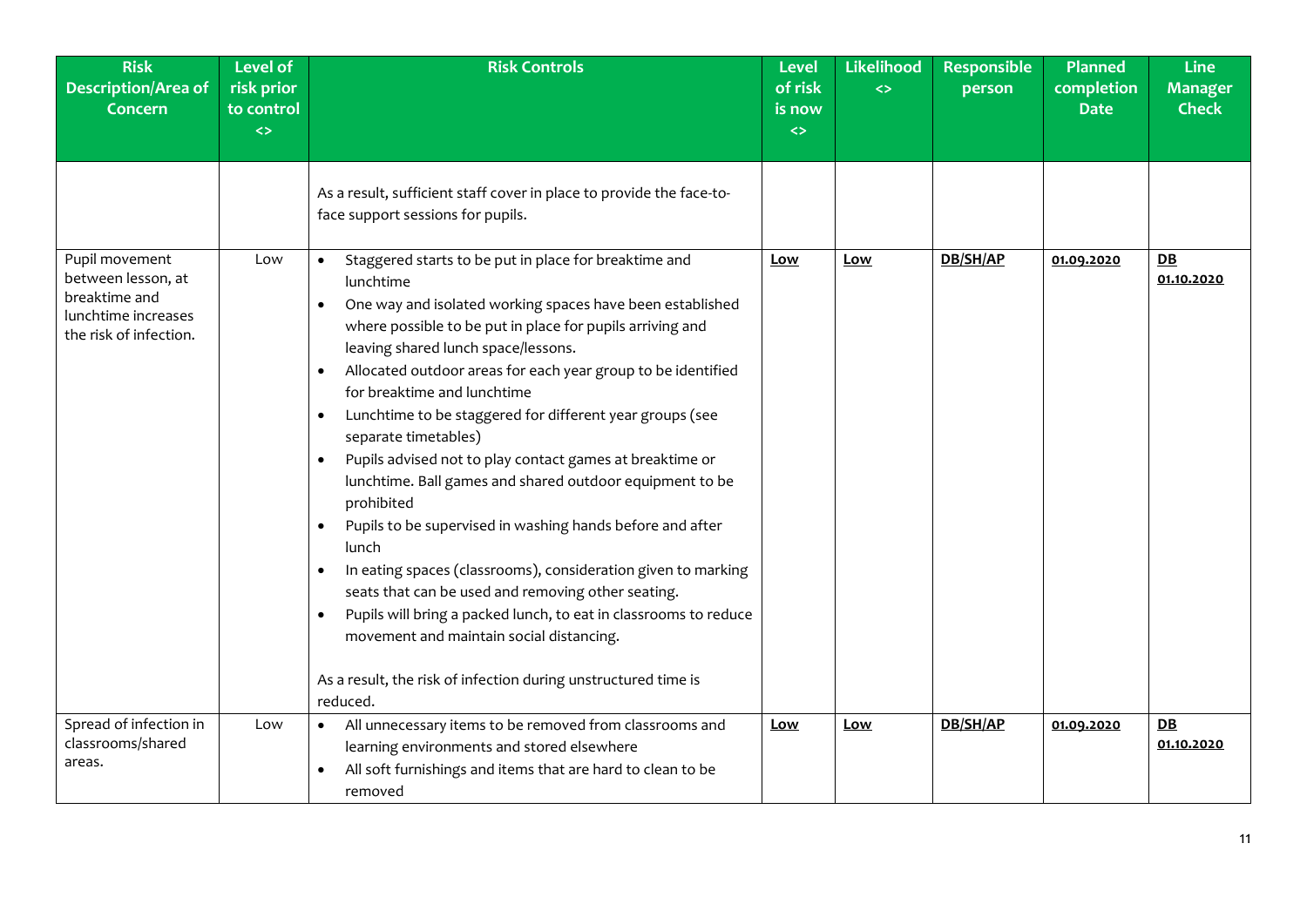| <b>Risk</b>                | <b>Level of</b>   | <b>Risk Controls</b>                                                       | <b>Level</b>      | Likelihood        | <b>Responsible</b> | <b>Planned</b> | <b>Line</b>    |
|----------------------------|-------------------|----------------------------------------------------------------------------|-------------------|-------------------|--------------------|----------------|----------------|
| <b>Description/Area of</b> | risk prior        |                                                                            | of risk           | $\leftrightarrow$ | person             | completion     | <b>Manager</b> |
| <b>Concern</b>             | to control        |                                                                            | is now            |                   |                    | <b>Date</b>    | <b>Check</b>   |
|                            | $\Leftrightarrow$ |                                                                            | $\leftrightarrow$ |                   |                    |                |                |
|                            |                   | Class sizes reduced to ensure social distancing can be adhered             |                   |                   |                    |                |                |
|                            |                   | to, with all desks 2m apart and group sizes not exceeding 15               |                   |                   |                    |                |                |
|                            |                   | Pupils to be directed to specific seats in classrooms and to               |                   |                   |                    |                |                |
|                            |                   | maintain seats during the day as far as possible                           |                   |                   |                    |                |                |
|                            |                   | Tissues and hand sanitiser to be located in each<br>$\bullet$              |                   |                   |                    |                |                |
|                            |                   | classroom/learning space                                                   |                   |                   |                    |                |                |
|                            |                   | Bins to be emptied at least twice daily in classrooms.<br>- 0              |                   |                   |                    |                |                |
|                            |                   | Contact with communal surfaces, such as door handles etc to<br>- 0         |                   |                   |                    |                |                |
|                            |                   | be minimised. Doors to be kept open                                        |                   |                   |                    |                |                |
|                            |                   | Where possible, windows to be opened to provide ventilation.<br>$\bullet$  |                   |                   |                    |                |                |
|                            |                   | Inform all the pupils that they must bring the required<br>$\bullet$       |                   |                   |                    |                |                |
|                            |                   | equipment to school (stationery, calculators etc) to reduce                |                   |                   |                    |                |                |
|                            |                   | the risk of infection                                                      |                   |                   |                    |                |                |
|                            |                   | Pupils/staff to clean IT equipment (esp keyboards) with anti-<br>$\bullet$ |                   |                   |                    |                |                |
|                            |                   | bacterial wipes before and after each use                                  |                   |                   |                    |                |                |
|                            |                   | Shared telephone handsets to be cleaned with anti-bacterial<br>$\bullet$   |                   |                   |                    |                |                |
|                            |                   | wipes before and after each use                                            |                   |                   |                    |                |                |
|                            |                   | Shared teaching resources to be cleaned prior to and after<br>$\bullet$    |                   |                   |                    |                |                |
|                            |                   | use.                                                                       |                   |                   |                    |                |                |
|                            |                   | If any bodily fluids come into contact with classroom                      |                   |                   |                    |                |                |
|                            |                   | equipment, ensure that gloves are worn to remove the piece                 |                   |                   |                    |                |                |
|                            |                   | of equipment before it is thoroughly cleaned                               |                   |                   |                    |                |                |
|                            |                   | Guidance issued to staff on the use of the staff room and staff            |                   |                   |                    |                |                |
|                            |                   | toilet area, including maximum numbers at any one time. Staff              |                   |                   |                    |                |                |
|                            |                   | to be reminded to adhere to social distancing at all times                 |                   |                   |                    |                |                |
|                            |                   | Hand sanitiser to be in place at photocopiers/shared<br>$\bullet$          |                   |                   |                    |                |                |
|                            |                   | keyboards/telephones etc                                                   |                   |                   |                    |                |                |
|                            |                   | Staff must wash and dry their own cups, plates and utensils,               |                   |                   |                    |                |                |
|                            |                   | using disposable towels.                                                   |                   |                   |                    |                |                |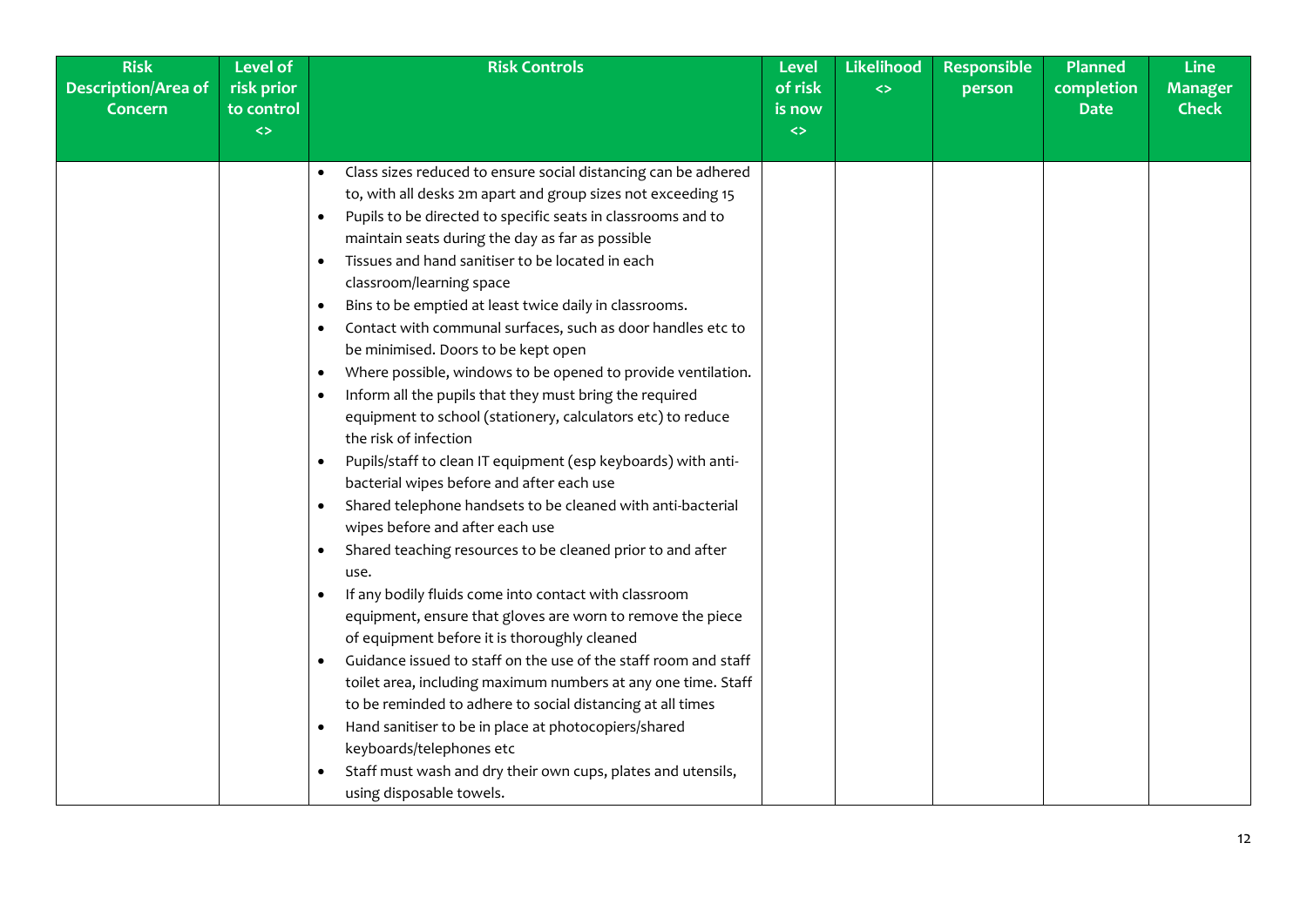| <b>Risk</b><br><b>Description/Area of</b><br><b>Concern</b>                                                  | <b>Level of</b><br>risk prior<br>to control<br>$\leftrightarrow$ | <b>Risk Controls</b>                                                                                                                                                                                                                                                                                                                                                                                                                                                                                                                                                                                                                                                                                                                                                                                                                                                                                                 | <b>Level</b><br>of risk<br>is now<br>$\leftrightarrow$ | Likelihood<br>$\leftrightarrow$ | Responsible<br>person | Planned<br>completion<br><b>Date</b> | <b>Line</b><br><b>Manager</b><br><b>Check</b> |
|--------------------------------------------------------------------------------------------------------------|------------------------------------------------------------------|----------------------------------------------------------------------------------------------------------------------------------------------------------------------------------------------------------------------------------------------------------------------------------------------------------------------------------------------------------------------------------------------------------------------------------------------------------------------------------------------------------------------------------------------------------------------------------------------------------------------------------------------------------------------------------------------------------------------------------------------------------------------------------------------------------------------------------------------------------------------------------------------------------------------|--------------------------------------------------------|---------------------------------|-----------------------|--------------------------------------|-----------------------------------------------|
|                                                                                                              |                                                                  | As a result, the risk of infection to staff and pupils in classrooms is<br>reduced.                                                                                                                                                                                                                                                                                                                                                                                                                                                                                                                                                                                                                                                                                                                                                                                                                                  |                                                        |                                 |                       |                                      |                                               |
| Poor pupil behaviour<br>increases the risk of<br>the spread of the<br>infection                              | Low                                                              | Pupils are reminded of the behaviour policy on their return to<br>$\bullet$<br>school<br>Sanctions (and how they will be applied in the context of<br>$\bullet$<br>social distancing) are clearly communicated to pupils and<br>parents. Behaviour policy is adjusted as a consequence<br>Pupils' individual behaviour plans are reviewed and specific<br>$\bullet$<br>control measures identified and shared with pupils and staff<br>where necessary.<br>As a result, pupils and staff understand the behaviour<br>policy/individual plans in context.                                                                                                                                                                                                                                                                                                                                                             | Low                                                    | <u>Low</u>                      | DB/SH/AP              | 01.09.2020                           | DB<br>01.10.2020                              |
| Pupils with complex<br>needs are not<br>adequately prepared<br>for a return to school<br>or safely supported | Low                                                              | Specific arrangements for pupil transport have been risk<br>$\bullet$<br>assessed and agreed with local providers<br>Leaders and staff should review individual pupils' handling<br>$\bullet$<br>plans, including the use of PPE<br>Additional advice should be sought from external agencies<br>$\bullet$<br>where appropriate in relation to moving and handling<br>(physiotherapy, occupational therapy)<br>Review individual communication plans where close proximity<br>$\bullet$<br>is expected e.g. on-body signing<br>Plans should be understood, shared and followed consistently<br>$\bullet$<br>by all staff working with those pupils<br>Prepare additional social stories to support pupils with autism<br>$\bullet$<br>/ learning difficulties (highlighting changes to<br>classrooms/arrangements/use of PPE, for example) and share<br>with parents and pupils prior to pupils returning to school. | <b>Medium</b>                                          | Medium to<br><b>High</b>        | DB/SH/AP              | 01.09.2020                           | DB<br>01.10.2020                              |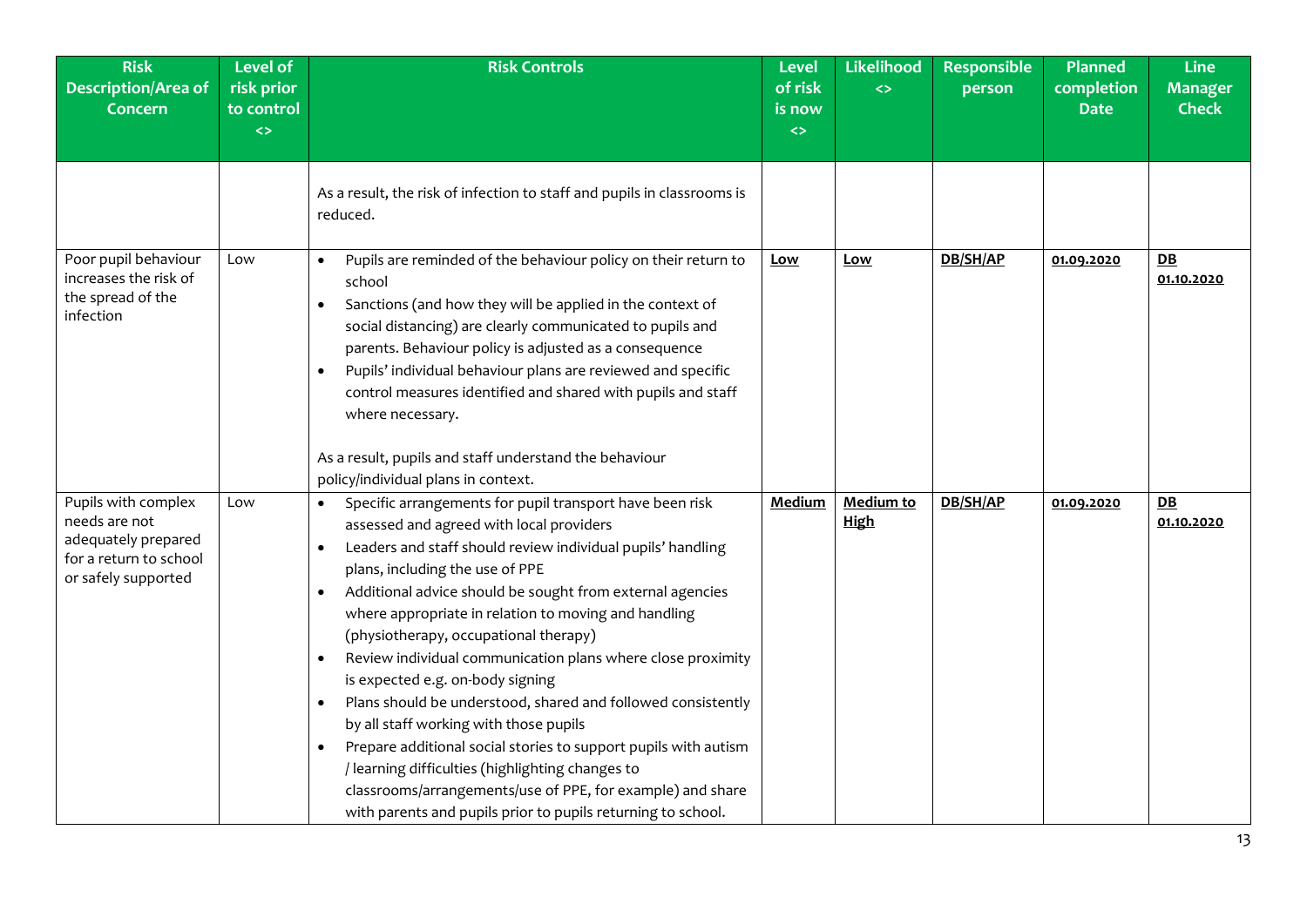| <b>Risk</b><br><b>Description/Area of</b><br><b>Concern</b>                        | <b>Level of</b><br>risk prior<br>to control<br>$\leftrightarrow$ | <b>Risk Controls</b>                                                                                                                                                                                                                                                                                                                                                                                     | <b>Level</b><br>of risk<br>is now<br>$\leftrightarrow$ | Likelihood<br>$\leftrightarrow$ | <b>Responsible</b><br>person | Planned<br>completion<br><b>Date</b> | <b>Line</b><br><b>Manager</b><br><b>Check</b> |
|------------------------------------------------------------------------------------|------------------------------------------------------------------|----------------------------------------------------------------------------------------------------------------------------------------------------------------------------------------------------------------------------------------------------------------------------------------------------------------------------------------------------------------------------------------------------------|--------------------------------------------------------|---------------------------------|------------------------------|--------------------------------------|-----------------------------------------------|
|                                                                                    |                                                                  | As a result, pupils with complex needs are well supported.                                                                                                                                                                                                                                                                                                                                               |                                                        |                                 |                              |                                      |                                               |
| Vulnerable pupils and<br>pupils with SEND do<br>not receive<br>appropriate support | Low                                                              | Appropriate planning is in place to support the mental health<br>$\bullet$<br>of pupils returning to school<br>Agree what returning support is available to pupils with SEND<br>$\bullet$<br>in conjunction with families and other agencies.<br>As a result, pupils with SEND and those concerned about returning<br>to school are well supported.                                                      | Medium                                                 | <b>Medium</b>                   | DB/SH/AP                     | 01.09.2020                           | DE<br>01.10.2020                              |
| Increased number of<br>safeguarding<br>concerns reported<br>after lockdown         | Low                                                              | Agree safeguarding provision to be put in place to support<br>$\bullet$<br>returning pupils<br>Ensure that key staff (DSL and deputies) have capacity to deal<br>$\bullet$<br>with any arising concerns<br>Follow up any referrals made by staff swiftly, while<br>maintaining social distancing.<br>As a result, safeguarding remains of the highest priority and<br>practice.                          | Low                                                    | <u>Low</u>                      | DB/SH/AP                     | 01.09.2020                           | DB<br>01.10.2020                              |
| Emergency<br>evacuation due to fire<br>etc                                         | Low                                                              | Lockdown, fire and emergency evacuation procedures to be<br>$\bullet$<br>reviewed so that social distancing can be maintained<br>Leaders to communicate procedures to all staff<br>$\bullet$<br>Staff to communicate emergency evacuation procedures to<br>$\bullet$<br>pupils at the beginning of each day.<br>As a result, social distancing is maintained in the event of an<br>emergency evacuation. | Low                                                    | Low                             | DB/SH/AP                     | 01.09.2020                           | DB<br>01.10.2020                              |
| Cleaning is not<br>sufficiently<br>comprehensive.                                  | Low                                                              | Ensure that all cleaning and associated health and safety<br>$\bullet$<br>compliance checks have been undertaken prior to opening                                                                                                                                                                                                                                                                        | Low                                                    | <u>Low</u>                      | DB/SH/AP                     | 01.09.2020                           | DE<br>01.10.2020                              |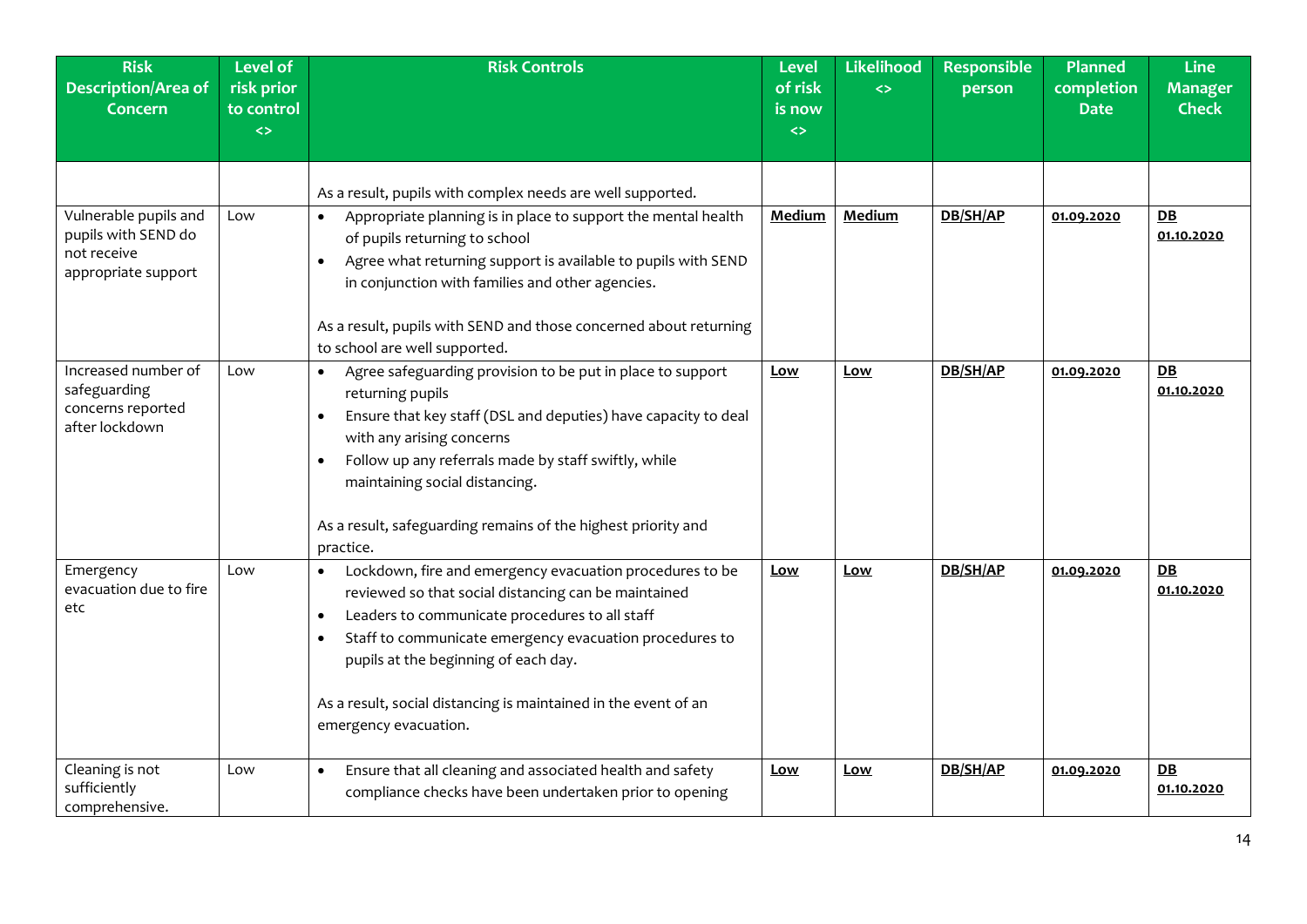| <b>Risk</b><br><b>Description/Area of</b><br><b>Concern</b>                  | <b>Level of</b><br>risk prior<br>to control<br>$\leftrightarrow$ | <b>Risk Controls</b>                                                                                                                                                                                                                                                                                                                                                                                                                                                                                                                                                                                                                                                                                                                                                                                                                                                                                                                     | <b>Level</b><br>of risk<br>is now<br>$\leftrightarrow$ | <b>Likelihood</b><br>$\leftrightarrow$ | <b>Responsible</b><br>person | <b>Planned</b><br>completion<br><b>Date</b> | <b>Line</b><br><b>Manager</b><br><b>Check</b> |
|------------------------------------------------------------------------------|------------------------------------------------------------------|------------------------------------------------------------------------------------------------------------------------------------------------------------------------------------------------------------------------------------------------------------------------------------------------------------------------------------------------------------------------------------------------------------------------------------------------------------------------------------------------------------------------------------------------------------------------------------------------------------------------------------------------------------------------------------------------------------------------------------------------------------------------------------------------------------------------------------------------------------------------------------------------------------------------------------------|--------------------------------------------------------|----------------------------------------|------------------------------|---------------------------------------------|-----------------------------------------------|
|                                                                              |                                                                  | A nominated member of staff monitors the standards of<br>cleaning in school and identifies any additional cleaning<br>measures<br>Where possible, additional cleaning staff employed (or given<br>$\bullet$<br>additional hours) to increase the regularity of cleaning<br>Whilst pupils are at breaktime/lunchtime, <identified member<br=""><math display="inline">\bullet</math><br/>of staff&gt; to clean tables/door handles with a disinfectant<br/>spray. Gloves to be worn during this and hands washed<br/>afterwards<br/>Disposable gloves/wipes/sprays are next to<br/><math display="block">\bullet</math><br/>photocopiers/printers etc<br/>Cleaners to act upon guidance normally linked to 'deep cleans'<br/>as part of their daily procedures (i.e. a focus on door handles,<br/>toilets, changing room, toys in the Early Years).<br/>As a result, high standards of cleanliness are maintained in school.</identified> |                                                        |                                        |                              |                                             |                                               |
| Contractors,<br>deliveries and visitors<br>increase the risk of<br>infection | Low                                                              | All contractors to be checked to ensure that they are essential<br>visitors prior to entry to the school<br>Agree arrival and departure times with contractors to ensure<br>$\bullet$<br>that there is no contact with staff or pupils<br>All contractors/visitors to wash hands either prior to or on<br>٠<br>entry to the school site<br>Contractors and visitors are directed to specific/designated<br>٠<br>handwashing facilities<br>All areas in which contractors work are cleaned in line with<br>$\bullet$<br>government guidance<br>Contractors to bring own food, drink and utensils onto site.<br>٠<br>Staff who receive deliveries to the school to wash hands in<br>line with government guidance after handling                                                                                                                                                                                                           | <b>Low</b>                                             | Low                                    | DB/SH/AP                     | 01.09.2020                                  | $DB$<br>01.10.2020                            |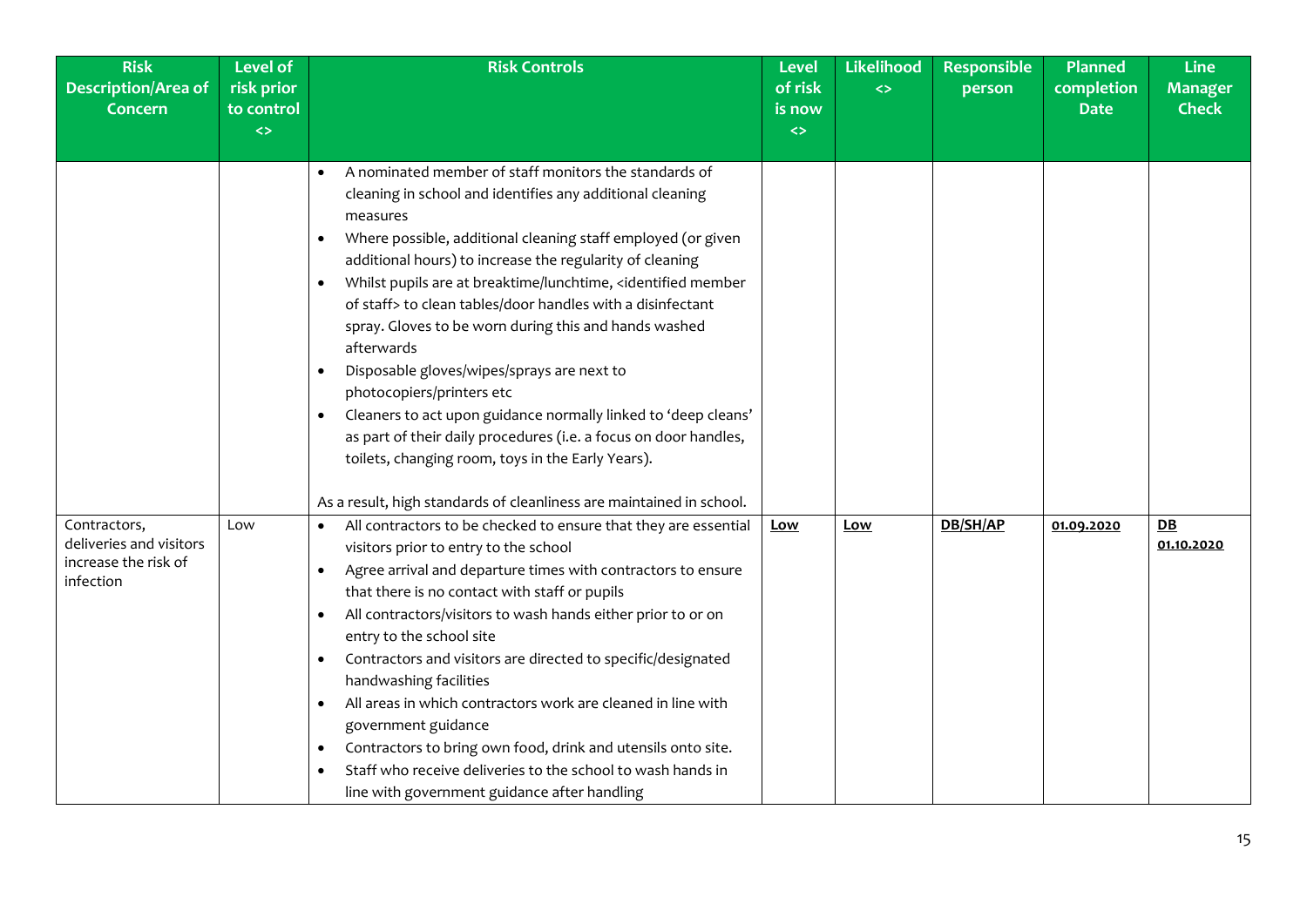| <b>Risk</b><br><b>Description/Area of</b><br><b>Concern</b> | Level of<br>risk prior<br>to control<br>$\leftrightarrow$ | <b>Risk Controls</b>                                                                                                                                                                                                                                                                                                                                                                                                                                                                                                                                    | <b>Level</b><br>of risk<br>is now<br>$\leftrightarrow$ | <b>Likelihood</b><br>$\leftrightarrow$ | <b>Responsible</b><br>person | Planned<br>completion<br><b>Date</b> | <b>Line</b><br><b>Manager</b><br><b>Check</b> |
|-------------------------------------------------------------|-----------------------------------------------------------|---------------------------------------------------------------------------------------------------------------------------------------------------------------------------------------------------------------------------------------------------------------------------------------------------------------------------------------------------------------------------------------------------------------------------------------------------------------------------------------------------------------------------------------------------------|--------------------------------------------------------|----------------------------------------|------------------------------|--------------------------------------|-----------------------------------------------|
|                                                             |                                                           | Where possible, staff to identify safe/designated place for<br>delivery without need for contact with staff. Drivers are not<br>permitted to enter the school premises when making<br>deliveries<br>If drivers have to enter school site, ensure that they are asked<br>to maintain social distancing and use hand sanitiser before<br>entering the building<br>Surfaces to be cleaned after any deliveries have been made.<br>As a result, any external visitors/contactors are kept safe and the<br>risk to other members of the school is minimised. |                                                        |                                        |                              |                                      |                                               |

## **School-specific arrangements relating to risk assessment which may need additional detail – see separate document**

Useful links:

- Safeguarding: [https://www.gov.uk/government/publications/covid-19-safeguarding-in-schools-colleges-and-other-providers/coronavirus-covid-19-safeguarding-in-schools](https://www.gov.uk/government/publications/covid-19-safeguarding-in-schools-colleges-and-other-providers/coronavirus-covid-19-safeguarding-in-schools-colleges-and-other-providers)[colleges-and-other-providers](https://www.gov.uk/government/publications/covid-19-safeguarding-in-schools-colleges-and-other-providers/coronavirus-covid-19-safeguarding-in-schools-colleges-and-other-providers)
- Remote learning: <https://www.gov.uk/guidance/safeguarding-and-remote-education-during-coronavirus-covid-19>
- Attendance:<https://www.gov.uk/government/publications/coronavirus-covid-19-attendance-recording-for-educational-settings>
- Premises: [https://www.gov.uk/government/publications/managing-school-premises-during-the-coronavirus-outbreak/managing-school-premises-which-are-partially-open](https://www.gov.uk/government/publications/managing-school-premises-during-the-coronavirus-outbreak/managing-school-premises-which-are-partially-open-during-the-coronavirus-outbreak)[during-the-coronavirus-outbreak](https://www.gov.uk/government/publications/managing-school-premises-during-the-coronavirus-outbreak/managing-school-premises-which-are-partially-open-during-the-coronavirus-outbreak)
- Prevention and control- <https://www.gov.uk/government/publications/guidance-to-educational-settings-about-covid-19/guidance-to-educational-settings-about-covid-19>
- Advice: <https://www.gov.uk/government/collections/coronavirus-covid-19-list-of-guidance>
- Vulnerable: [https://www.gov.uk/government/publications/coronavirus-covid-19-guidance-on-vulnerable-children-and-young-people/coronavirus-covid-19-guidance-on](https://www.gov.uk/government/publications/coronavirus-covid-19-guidance-on-vulnerable-children-and-young-people/coronavirus-covid-19-guidance-on-vulnerable-children-and-young-people)[vulnerable-children-and-young-people](https://www.gov.uk/government/publications/coronavirus-covid-19-guidance-on-vulnerable-children-and-young-people/coronavirus-covid-19-guidance-on-vulnerable-children-and-young-people)
- Extremely vulnerable:<https://www.gov.uk/government/publications/guidance-on-shielding-and-protecting-extremely-vulnerable-persons-from-covid-19>
- SEND <https://www.gov.uk/government/publications/coronavirus-covid-19-send-risk-assessment-guidance/coronavirus-covid-19-send-risk-assessment-guidance>
- Home learning support:<https://www.gov.uk/government/publications/coronavirus-covid-19-online-education-resources>
- Remote support:<https://www.gov.uk/guidance/get-help-with-technology-for-remote-education-during-coronavirus-covid-19>
- Accountability measures: [https://www.gov.uk/government/publications/coronavirus-covid-19-school-and-college-performance-measures/coronavirus-covid-19-school-and](https://www.gov.uk/government/publications/coronavirus-covid-19-school-and-college-performance-measures/coronavirus-covid-19-school-and-college-accountability)[college-accountability](https://www.gov.uk/government/publications/coronavirus-covid-19-school-and-college-performance-measures/coronavirus-covid-19-school-and-college-accountability)